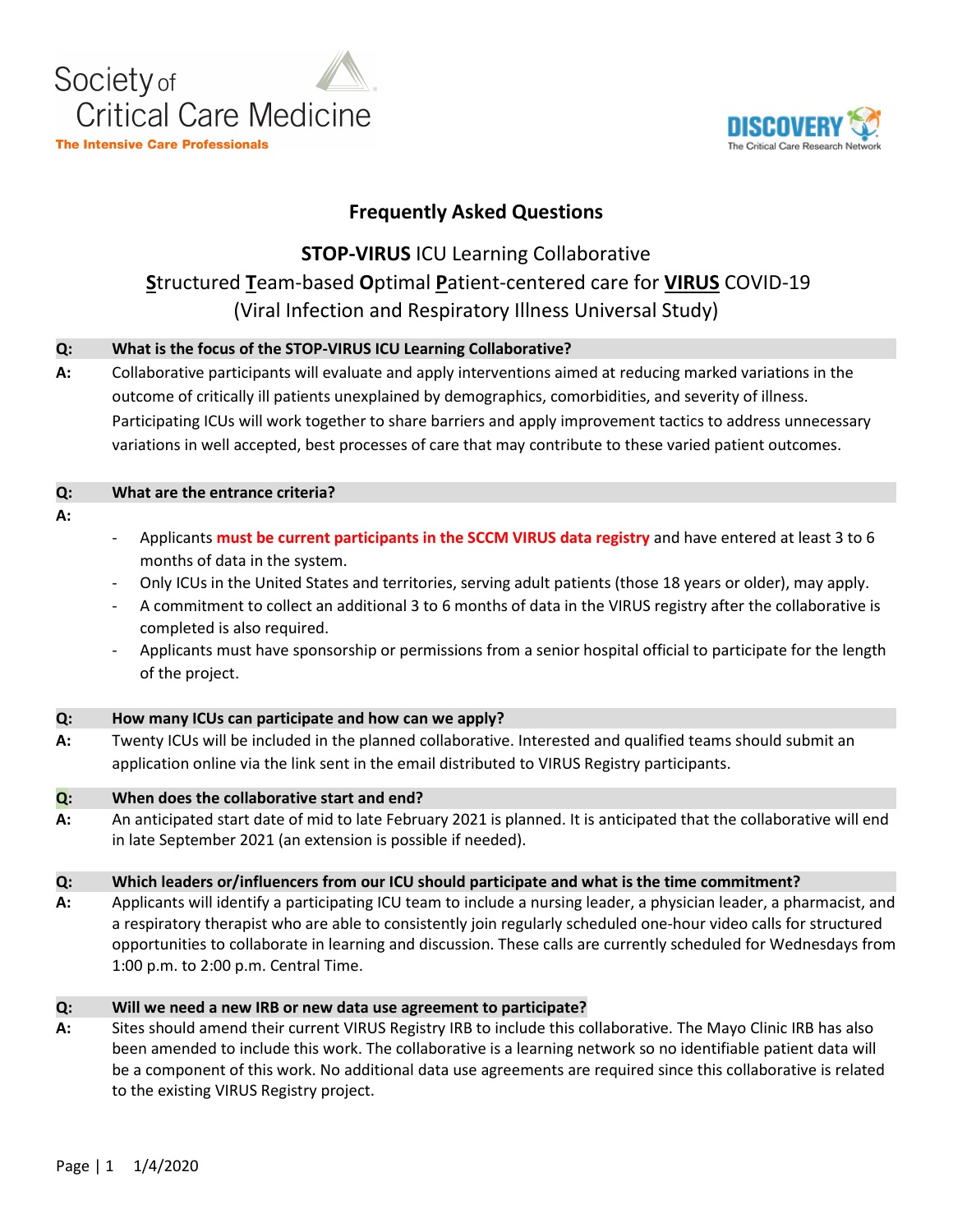### **Q: What platforms and tools will be used for information gathering, interaction and shared learning?**

- **A:**
- Mayo Clinic's online [CERTAIN](https://www.icertain.org/) (Checklist for Early Recognition and Treatment of Acute Illness and Injury) Program will be the primary instructional site. Participants will access this platform and be asked to complete the online modules within the first 30 days of starting this collaborative.
- Sites will be encouraged to use a COVID-specific ICU checklist to consistently employ well-accepted best practices and reduce errors of omission.
- Sites will utilize a safety culture survey to better understand the ICU teamwork and culture within each participating institution.
- Qualitative surveys of members of each site's ICU healthcare team will be performed by an implementation scientist.
- All collaborative learning and weekly discussions will be conducted using Zoom (or a similar video conferencing service, based on institutional requirements).
- A secure, private group will also be created on an electronic platform with a chat function to facilitate continuous sharing of information and ideas.

### **Q: What are the learning objectives of the CERTAIN Program?**

- **A:**
- Discuss the importance of managing acutely ill and injured patients using a standardized, systematic, and structured approach.
- Implement the CERTAIN approach (admission checklist) to manage the admission/resuscitation of acutely ill and injured patients.
- Use the CERTAIN approach (rounding checklist) during daily rounding activities and the delivery of ongoing care for acutely ill and injured patients.
- Employ the CERTAIN approach (patient- and family-shared decision-making tools, strategies) to humanize the critical care environment and ensure consistent, patient-centered decision making throughout the continuum of critical illness.

### **Q: How is the collaborative funded and are there fees associated with participation?**

**A:** There are no fees associated with this collaborative activity. The collaborative is funded in part by a cooperative agreement with the Centers for Disease Control and Prevention (grant number 1 NU50CK000566- 01-00). The Centers for Disease Control and Prevention is an agency within the Department of Health and Human Services (HHS). The contents of the collaborative do not necessarily represent the policy of CDC or HHS, and should not be considered an endorsement by the Federal Government. Additional volunteer time and grant funding has been paired to facilitate this activity.

### **Q: Who will lead this collaborative and serve as instructors and subject matter experts?**

A: In accordance with the leadership of the VIRUS registry through SCCM's Discovery Research Network, primary leaders for this collaborative include the following subject matter experts and project managers. Other expert subject matter experts will be added for special topics and coaching: